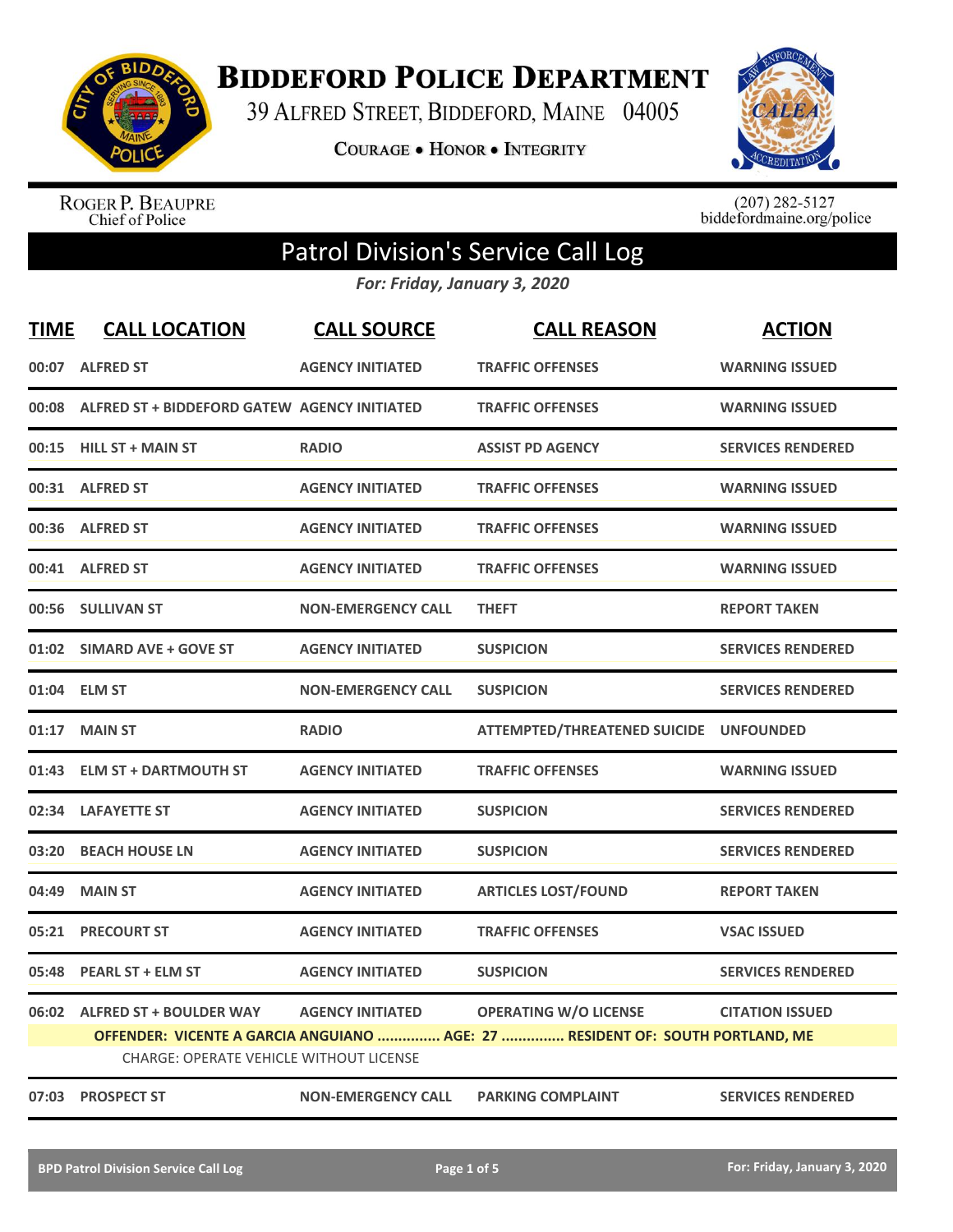| <b>TIME</b> | <b>CALL LOCATION</b>                   | <b>CALL SOURCE</b>                                                                                              | <b>CALL REASON</b>                                                | <b>ACTION</b>                |
|-------------|----------------------------------------|-----------------------------------------------------------------------------------------------------------------|-------------------------------------------------------------------|------------------------------|
|             | 07:42 FOSS ST + KING ST                | <b>NON-EMERGENCY CALL</b>                                                                                       | <b>PARKING COMPLAINT</b>                                          | <b>NO ACTION REQUIRED</b>    |
|             | 07:44 CLIFFORD ST                      | <b>NON-EMERGENCY CALL</b>                                                                                       | <b>ASSIST PD AGENCY</b>                                           | <b>NEGATIVE CONTACT</b>      |
|             | 07:55 HILL ST                          | <b>NON-EMERGENCY CALL</b>                                                                                       | <b>PARKING COMPLAINT</b>                                          | <b>SERVICES RENDERED</b>     |
|             | 08:03 ALFRED ST                        | <b>AGENCY INITIATED</b>                                                                                         | <b>TRAFFIC OFFENSES</b>                                           | <b>WARNING ISSUED</b>        |
| 08:20       | <b>ALFRED ST</b>                       | <b>AGENCY INITIATED</b>                                                                                         | <b>TRAFFIC OFFENSES</b>                                           | <b>WARNING ISSUED</b>        |
| 08:30       | <b>MAY ST</b>                          | <b>AGENCY INITIATED</b>                                                                                         | <b>TRAFFIC OFFENSES</b>                                           | <b>WARNING ISSUED</b>        |
|             | 08:34 KING ST                          | <b>WALK-IN AT STATION</b>                                                                                       | <b>ARTICLES LOST/FOUND</b>                                        | <b>REPORT TAKEN</b>          |
|             | 08:43 PRECOURT ST                      | <b>AGENCY INITIATED</b>                                                                                         | <b>TRAFFIC OFFENSES</b>                                           | <b>VSAC ISSUED</b>           |
| 08:44       | <b>CLEAVES ST</b>                      | <b>OTHER</b>                                                                                                    | <b>DA/DHHS REFERRAL</b>                                           | <b>REPORT TAKEN</b>          |
| 08:54       | <b>KOSSUTH ST</b>                      | <b>AGENCY INITIATED</b>                                                                                         | <b>ANIMAL COMPLAINT</b>                                           | <b>SERVICES RENDERED</b>     |
| 08:57       | <b>KING ST</b>                         | <b>NON-EMERGENCY CALL</b>                                                                                       | <b>PARKING COMPLAINT</b>                                          | <b>PARKING TICKET ISSUED</b> |
| 09:00       | <b>MOUNTAIN RD</b>                     | <b>AGENCY INITIATED</b>                                                                                         | <b>OPER AFTER SUSPENSION</b>                                      | <b>CITATION ISSUED</b>       |
|             | CHARGE: VIOLATING CONDITION OF RELEASE | CHARGE: OPERATING WHILE LICENSE SUSPENDED OR REVOKED<br><b>CHARGE: POSSESS SUSPENDED DRIVERS LICENSE: CRIME</b> | OFFENDER: BRANT JEFFREY BECKER  AGE: 54  RESIDENT OF: ARUNDEL, ME |                              |
| 09:17       | <b>DARTMOUTH ST</b>                    | <b>E-911 CALL</b>                                                                                               | 911 MISUSE                                                        | <b>NO ACTION REQUIRED</b>    |
|             | 09:20 ELM ST                           | <b>AGENCY INITIATED</b>                                                                                         | <b>TRAFFIC OFFENSES</b>                                           | <b>WARNING ISSUED</b>        |
|             | 09:36 GREENFIELD LN                    | <b>WALK-IN AT STATION</b>                                                                                       | <b>PAPERWORK</b>                                                  | <b>SERVICES RENDERED</b>     |
|             | 09:40 ALFRED ST                        | <b>NON-EMERGENCY CALL</b>                                                                                       | <b>DIRECT TRAFFIC</b>                                             | <b>SERVICES RENDERED</b>     |
|             | 09:52 ALFRED ST                        | <b>AGENCY INITIATED</b>                                                                                         | <b>TRAFFIC OFFENSES</b>                                           | <b>NO ACTION REQUIRED</b>    |
|             | 10:03 MAY ST                           | <b>AGENCY INITIATED</b>                                                                                         | <b>TRAFFIC OFFENSES</b>                                           | <b>NO ACTION REQUIRED</b>    |

**10:23 ALFRED ST AGENCY INITIATED TRAFFIC OFFENSES NO VIOLATION**

**10:26 ALFRED ST AGENCY INITIATED TRAFFIC OFFENSES VSAC ISSUED**

**10:26 ALFRED ST WALK-IN AT STATION COURT ORDERED CHECK IN SERVICES RENDERED**

**10:58 POOL ST + MARIAL AVE AGENCY INITIATED TRAFFIC OFFENSES WARNING ISSUED**

**11:17 ALFRED ST WALK-IN AT STATION SURRENDER WEAPON SERVICES RENDERED**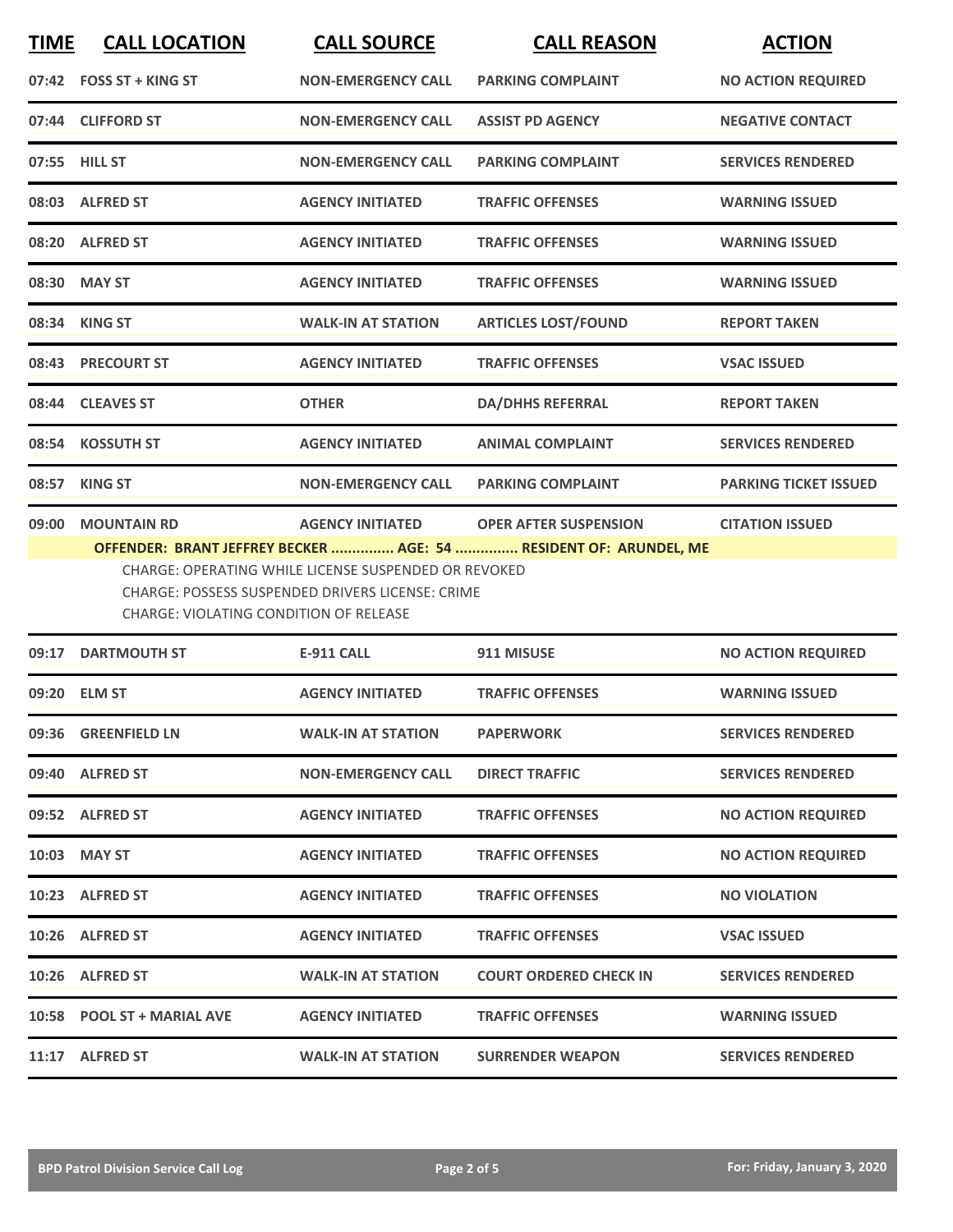### **TIME CALL LOCATION CALL SOURCE CALL REASON ACTION**

**11:20 ALFRED ST AGENCY INITIATED OPER AFTER SUSPENSION CITATION ISSUED**

## **OFFENDER: DAVID WILLIAM COONS ............... AGE: 43 ............... RESIDENT OF: VASSALBORO, ME**

CHARGE: OPERATING WHILE LICENSE SUSPENDED OR REVOKED CHARGE: POSSESS SUSPENDED DRIVERS LICENSE: CRIME

|       | 11:22 GREEN ST                                       | <b>NON-EMERGENCY CALL</b> | <b>ALL OTHER</b>                                             | <b>FIELD INTERVIEW</b>   |  |  |
|-------|------------------------------------------------------|---------------------------|--------------------------------------------------------------|--------------------------|--|--|
|       | 11:42 AMHERST ST                                     | <b>WALK-IN AT STATION</b> | <b>FRAUD (INSUFFICIENT FUNDS)</b>                            | <b>REPORT TAKEN</b>      |  |  |
|       | 12:12 ALFRED ST                                      | <b>NON-EMERGENCY CALL</b> | ATTEMPTED/THREATENED SUICIDE REPORT TAKEN                    |                          |  |  |
| 12:37 | <b>LANDRY ST + ELM ST</b>                            | <b>AGENCY INITIATED</b>   | <b>TRAFFIC OFFENSES</b>                                      | <b>WARNING ISSUED</b>    |  |  |
| 12:37 | <b>KOSSUTH ST</b>                                    | <b>AGENCY INITIATED</b>   | <b>ANIMAL COMPLAINT</b>                                      | <b>SERVICES RENDERED</b> |  |  |
| 12:51 | <b>GUINEA RD</b>                                     | <b>AGENCY INITIATED</b>   | <b>ANIMAL COMPLAINT</b>                                      | <b>NEGATIVE CONTACT</b>  |  |  |
|       | 12:54 ADAMS ST                                       | <b>E-911 CALL</b>         | 911 MISUSE                                                   | <b>WARNING ISSUED</b>    |  |  |
|       | 13:00 ALFRED ST                                      | <b>NON-EMERGENCY CALL</b> | <b>COURT ORDERED CHECK IN</b>                                | <b>SERVICES RENDERED</b> |  |  |
| 13:10 | <b>MASON ST</b>                                      | <b>NON-EMERGENCY CALL</b> | <b>DOMESTIC COMPLAINTS</b>                                   | <b>REPORT TAKEN</b>      |  |  |
| 13:18 | <b>OLD POOL RD</b>                                   | <b>AGENCY INITIATED</b>   | <b>ANIMAL COMPLAINT</b>                                      | <b>NEGATIVE CONTACT</b>  |  |  |
| 13:24 | <b>ALFRED ST</b>                                     | <b>E-911 CALL</b>         | 911 MISUSE                                                   | <b>NEGATIVE CONTACT</b>  |  |  |
| 13:31 | <b>MAIN ST + YORK ST</b>                             | <b>AGENCY INITIATED</b>   | <b>SUSPICION</b>                                             | <b>WARNING ISSUED</b>    |  |  |
| 13:54 | <b>ALFRED ST</b>                                     | <b>NON-EMERGENCY CALL</b> | <b>MENTAL ILLNESS CASES</b>                                  | <b>SERVICES RENDERED</b> |  |  |
| 14:07 | <b>MAPLEWOOD AVE</b>                                 | <b>AGENCY INITIATED</b>   | <b>SUSPICION</b>                                             | <b>REPORT TAKEN</b>      |  |  |
| 14:07 | <b>ALFRED ST</b>                                     | <b>AGENCY INITIATED</b>   | <b>TRAFFIC OFFENSES</b>                                      | <b>WARNING ISSUED</b>    |  |  |
| 14:13 | <b>DECARY RD</b>                                     | <b>E-911 CALL</b>         | ATTEMPTED/THREATENED SUICIDE TRANSPORT TO HOSPITAL           |                          |  |  |
| 14:48 | <b>ELM ST</b>                                        | <b>NON-EMERGENCY CALL</b> | <b>CHECK WELFARE</b>                                         | <b>SERVICES RENDERED</b> |  |  |
|       | 15:10 ALFRED ST                                      | <b>E-911 CALL</b>         | <b>DEATH ATTENDED &amp; UNATTENDED REPORT TAKEN</b>          |                          |  |  |
|       | 15:29 KOSSUTH ST                                     | <b>AGENCY INITIATED</b>   | <b>ANIMAL COMPLAINT</b>                                      | <b>SERVICES RENDERED</b> |  |  |
|       | 15:31 ALFRED ST + BIRCH ST                           | <b>AGENCY INITIATED</b>   | <b>ALL OTHER</b>                                             | <b>SERVICES RENDERED</b> |  |  |
|       | <b>16:11 HILL ST</b>                                 | <b>NON-EMERGENCY CALL</b> | <b>SUSPICION</b>                                             | <b>SERVICES RENDERED</b> |  |  |
|       | 16:24 ALFRED ST                                      | <b>NON-EMERGENCY CALL</b> | <b>MISSING PERSON</b>                                        | <b>SERVICES RENDERED</b> |  |  |
|       | 16:41 SOUTH ST                                       | <b>AGENCY INITIATED</b>   | <b>TRAFFIC OFFENSES</b>                                      | <b>CITATION ISSUED</b>   |  |  |
|       |                                                      |                           | OFFENDER: BETH PADZIORA  AGE: 42  RESIDENT OF: BIDDEFORD, ME |                          |  |  |
|       | CHARGE: OPERATING WHILE LICENSE SUSPENDED OR REVOKED |                           |                                                              |                          |  |  |
|       |                                                      |                           |                                                              |                          |  |  |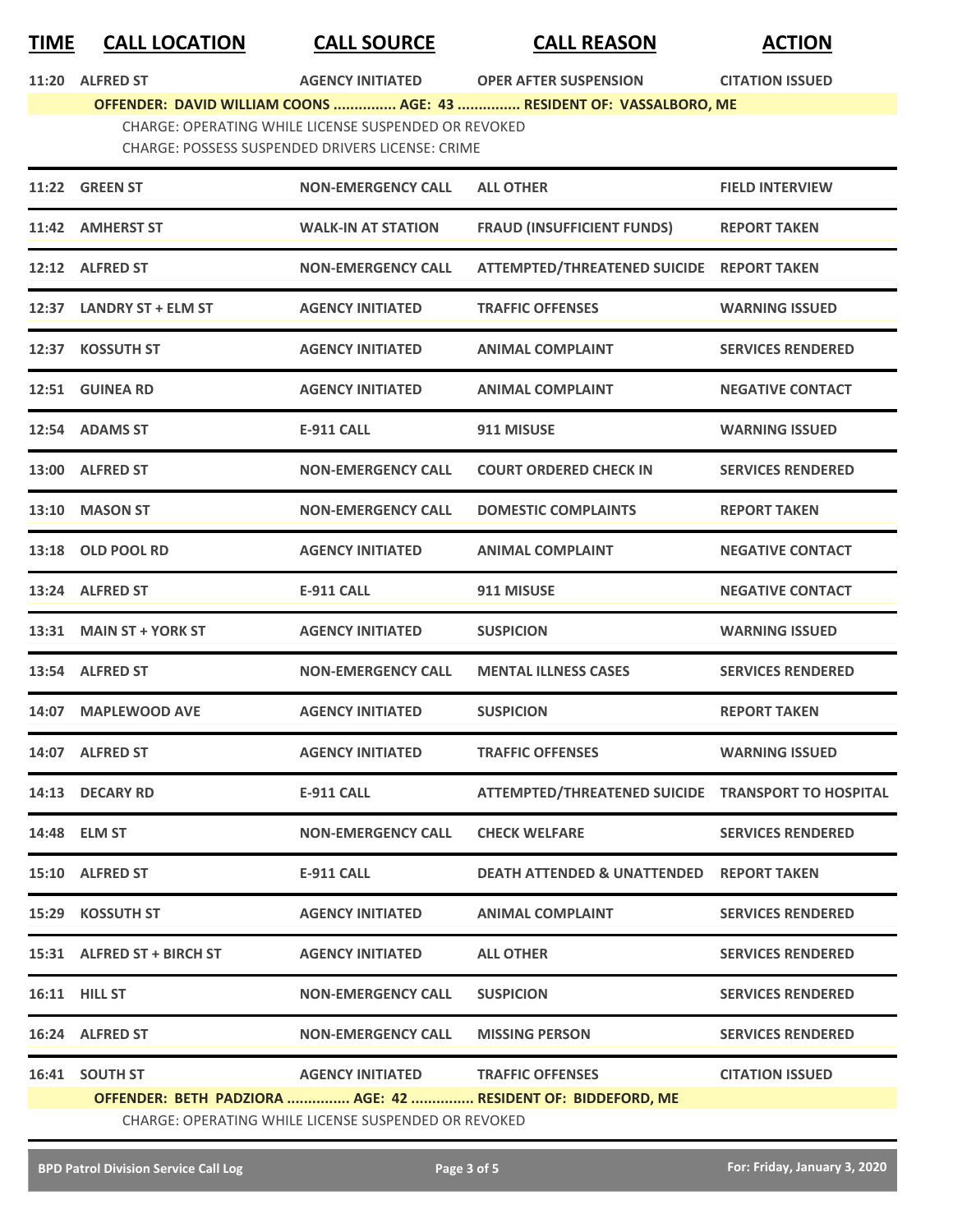| <b>TIME</b> | <b>CALL LOCATION</b>           | <b>CALL SOURCE</b>        | <b>CALL REASON</b>                        | <b>ACTION</b>                |
|-------------|--------------------------------|---------------------------|-------------------------------------------|------------------------------|
|             | 17:01 BIDDEFORD GATEWAY CTR    | <b>NON-EMERGENCY CALL</b> | <b>SHOPLIFTING</b>                        | <b>REPORT TAKEN</b>          |
|             | 17:07 ALFRED ST                | <b>WALK-IN AT STATION</b> | <b>COURT ORDERED CHECK IN</b>             | <b>SERVICES RENDERED</b>     |
|             | 17:08 PEARL ST                 | <b>E-911 CALL</b>         | 911 MISUSE                                | <b>NO ACTION REQUIRED</b>    |
|             | 17:08 MAIN ST                  | <b>E-911 CALL</b>         | 911 MISUSE                                | <b>NEGATIVE CONTACT</b>      |
|             | 17:28 MAIN ST                  | <b>NON-EMERGENCY CALL</b> | <b>PARKING COMPLAINT</b>                  | <b>VSAC ISSUED</b>           |
|             | 17:56 ALFRED ST                | <b>NON-EMERGENCY CALL</b> | <b>DRUNKENNESS</b>                        | <b>TRANSPORT TO HOSPITAL</b> |
|             | 18:04 WEST ST                  | <b>NON-EMERGENCY CALL</b> | <b>MENTAL ILLNESS CASES</b>               | <b>SERVICES RENDERED</b>     |
|             | 18:08 MARINER WAY              | <b>E-911 CALL</b>         | 911 MISUSE                                | <b>NO ACTION REQUIRED</b>    |
|             | 18:37 WEST ST + SOUTHGATE AVE  | <b>NON-EMERGENCY CALL</b> | <b>MENTAL ILLNESS CASES</b>               | <b>REPORT TAKEN</b>          |
|             | 18:58 CUTTS ST + ELM ST        | <b>AGENCY INITIATED</b>   | <b>TRAFFIC OFFENSES</b>                   | <b>WARNING ISSUED</b>        |
|             | 19:06 ELM ST + SPRUCE ST       | <b>AGENCY INITIATED</b>   | <b>TRAFFIC OFFENSES</b>                   | <b>WARNING ISSUED</b>        |
| 19:06       | <b>MAIN ST</b>                 | <b>NON-EMERGENCY CALL</b> | <b>CROSSING LIGHT MALFUNCTION</b>         | <b>REFERRED OTHER AGENCY</b> |
| 19:17       | <b>MAIN ST</b>                 | <b>NON-EMERGENCY CALL</b> | <b>CHECK WELFARE</b>                      | <b>SERVICES RENDERED</b>     |
|             | 19:42 BRADBURY ST              | <b>E-911 CALL</b>         | <b>ASSAULT</b>                            | <b>UNFOUNDED</b>             |
|             | 20:02 MAIN ST                  | <b>E-911 CALL</b>         | <b>TRESPASSING</b>                        | <b>SERVICES RENDERED</b>     |
|             | 20:20 ELM ST                   | <b>AGENCY INITIATED</b>   | <b>TRAFFIC OFFENSES</b>                   | <b>WARNING ISSUED</b>        |
|             | 20:26 ELM ST                   | <b>E-911 CALL</b>         | <b>CHECK WELFARE</b>                      | <b>SERVICES RENDERED</b>     |
|             | 20:36 ELM ST + GRAYSON ST      | <b>AGENCY INITIATED</b>   | <b>TRAFFIC OFFENSES</b>                   | <b>WARNING ISSUED</b>        |
|             | 20:39 PLYMOUTH DR              | E-911 CALL                | ATTEMPTED/THREATENED SUICIDE REPORT TAKEN |                              |
|             | 21:02 ALFRED ST + LETELLIER LN | <b>AGENCY INITIATED</b>   | <b>TRAFFIC OFFENSES</b>                   | <b>WARNING ISSUED</b>        |
|             | 21:12 EMERY ST                 | <b>WALK-IN AT STATION</b> | <b>TRESPASSING</b>                        | <b>SERVICES RENDERED</b>     |
|             | 21:18 ALFRED ST + POOL ST      | <b>AGENCY INITIATED</b>   | <b>DRINKING IN PUBLIC</b>                 | <b>SERVICES RENDERED</b>     |
|             | 21:38 BOULDER WAY              | <b>AGENCY INITIATED</b>   | <b>TRAFFIC OFFENSES</b>                   | <b>WARNING ISSUED</b>        |
|             | 21:44 ALFRED ST                | <b>NON-EMERGENCY CALL</b> | <b>COURT ORDERED CHECK IN</b>             | <b>SERVICES RENDERED</b>     |
|             | 21:51 EMERY ST                 | <b>AGENCY INITIATED</b>   | <b>ARTICLES LOST/FOUND</b>                | <b>SERVICES RENDERED</b>     |
|             | 21:51 GRAHAM ST                | E-911 CALL                | <b>CRIM THREAT / TERRORIZING</b>          | <b>REPORT TAKEN</b>          |